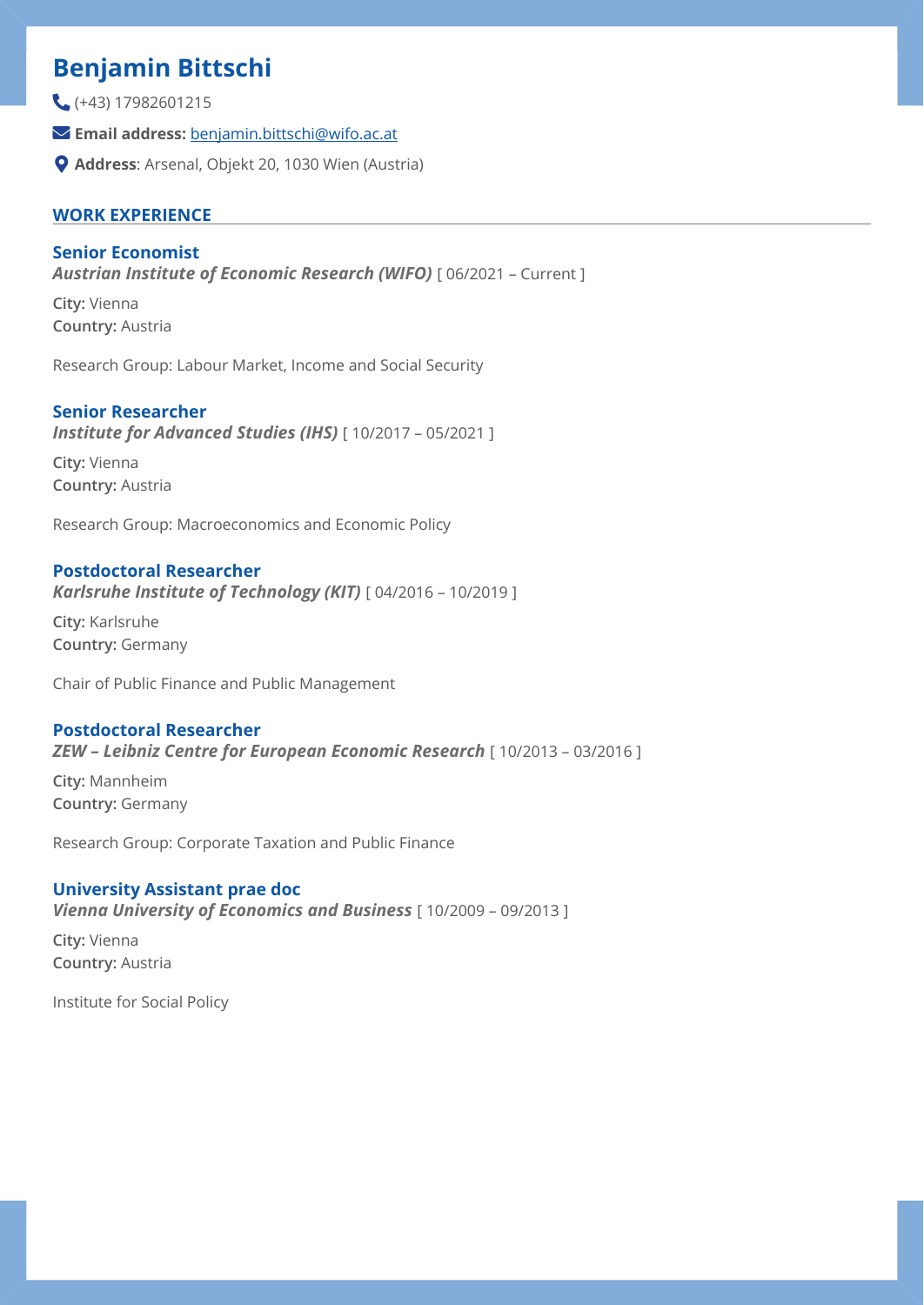# **Policy Advice**

Ongoing economic and social policy advice, e.g. for the European Commission (DG Research and Innovation, DG Taxation and Customs Union); Austrian Federal Ministries (Finance, Economics, Labour); German Federal Ministries (Finance, Economics, Education and Research); various interest groups (e.g. Austrian Federation of Industry, Austrian Federal Economic Chamber, Austrian Chamber of Labour, Austrian Research Promotion Agency (FFG)).

Expert member of the Austiran Fiscal Advisory Council

Member of the Advisory Board for Health Statistics, Statistics Austria

### **EDUCATION AND TRAINING**

#### **Magister (Mag.)**

*Vienna University of Economics and Business* [ 08/2009 ]

**Address:** Wien (Austria) **Field(s) of study:** Economics

#### **Dr. rer. soc. oec.**

*Wirtschaftsuniverstität Wien (WU Wien)* [ 10/2013 ]

**Address:** Wien (Austria) **Field(s) of study:** Economics

#### **PUBLICATIONS**

#### **Journal Articles**

Mingming Xu, Benjamin Bittschi. Forthcoming. Does the abolition of copayment increase ambulatory care utilization? A quasi-experimental study in Germany. **The European Journal of Health Economics**.

Benjamin Bittschi, Nadja Dwenger, Johannes Rincke. 2021. Water the Flowers You Want to Grow: Evidence on Private Recognition and Donor Loyalty. **European Economic Review**. Volume 131: 103624. [https://doi.org/](https://doi.org/10.1016/j.euroecorev.2020.103624) [10.1016/j.euroecorev.2020.103624.](https://doi.org/10.1016/j.euroecorev.2020.103624)

Benjamin Bittschi, Sarah Borgloh, Berthold U. Wigger. 2020. Philanthropy in a secular society. **Journal of Institutional and Theoretical Economics**. 176(4): 640-664. <https://dx.doi.org/10.1628/jite-2020-0038>.

Stefan Angel, Benjamin Bittschi. 2019. Housing and Health. **Review of Income and Wealth** 65(3): 495-513. [https:/](http://dx.doi.org/10.1111/roiw.12341) [/dx.doi.org/10.1111/roiw.12341](http://dx.doi.org/10.1111/roiw.12341).

Benjamin Bittschi, Astrid Pennerstorfer, Ulrike Schneider. 2019. The Effect of Volunteers on PaidWorkers' Excess Turnover in Nonprofit and Public Organizations. **Review of Public Personnel Administration** 39(2): 256-275. [htt](https://doi.org/10.1177/0734371X17715503) [ps://doi.org/10.1177/0734371X17715503](https://doi.org/10.1177/0734371X17715503).

Zareh Asatryan, Benjamin Bittschi, Philipp Dörrenberg. 2017. Remittances and Public Finances: Evidence from Oil-Price Shocks. **Journal of Public Economics** 155: 122-137. <https://doi.org/10.1016/j.jpubeco.2017.09.009.>

Benjamin Bittschi, Astrid Pennerstorfer, Ulrike Schneider. 2015. Paid and unpaid labor in nonprofit organizations: Does the substitution effect exist? **British Journal of Industrial Relations** 53(4): 789-815.

<https://doi.org/10.1111/bjir.12071>.